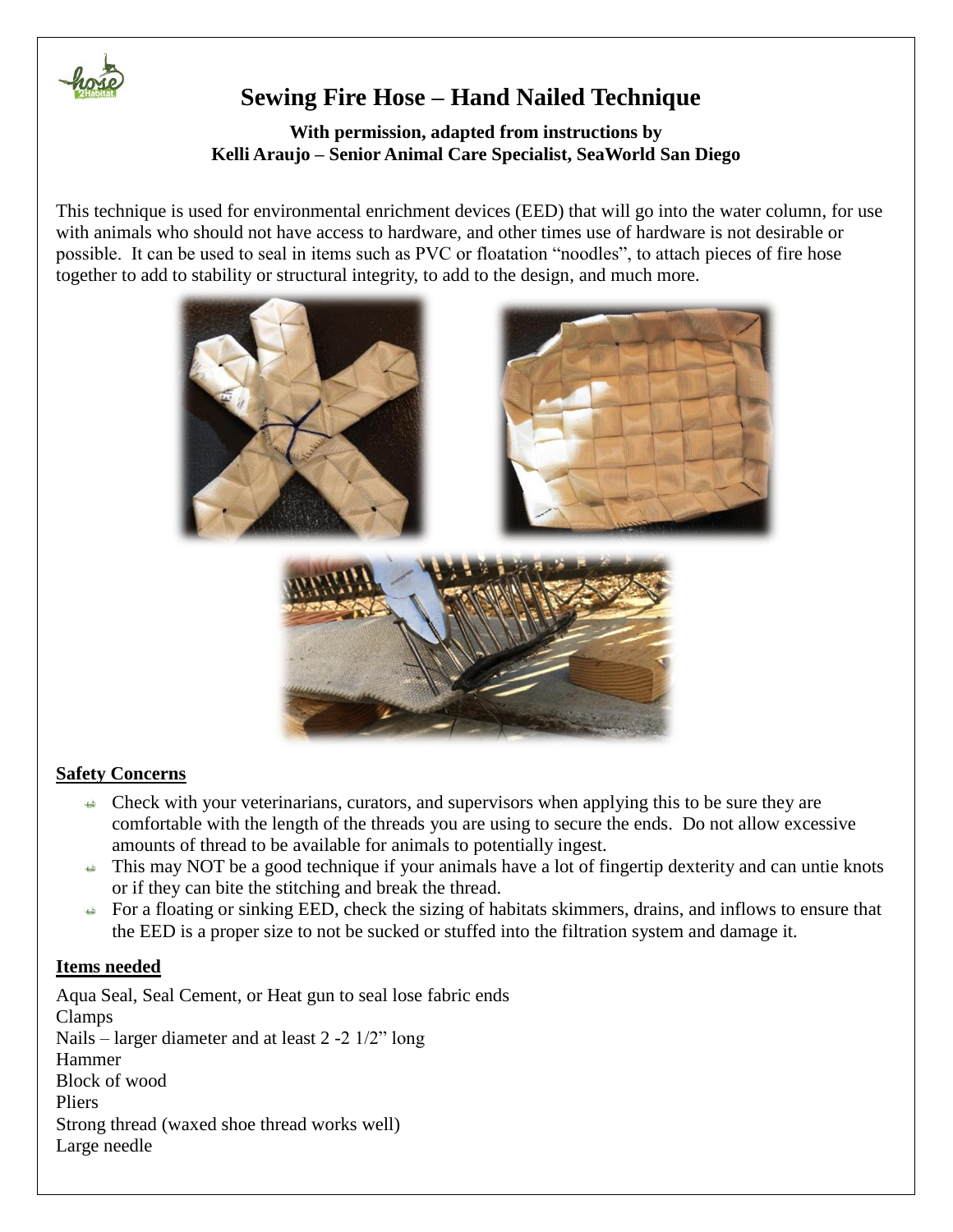

# **Sewing Fire Hose – Hand Nailed Technique**

### **With permission, adapted from instructions by Kelli Araujo – Senior Animal Care Specialist, SeaWorld San Diego**

**STEP 1** Seal the ends of the fire hose. This will make sure that the exposed ends will not unravel. Cut off all the stray ends and then use either of these techniques:

HEAT If this EED is for an animal who will try to bite and/or use fingers to manipulate the fire hose, use a heat gun to carefully melt the frayed fabric ends of the fire hose. Holding the fire hose with pliers to keep from burning your fingers, with a warm heat gun slowly and methodically pass the heat gun back and forth about 2 inches above the fire hose until frayed ends have just been melted and will not unravel (too much heat can make the fire hose shrink and change shape). Allow to cool before you sew the fire hose.

CEMENT If this EED is for an animal where there is no risk of ingestion, Seal Cement can be applied to the ends. Wear disposable gloves while applying and be sure to cover all the fray ends of the fire hose. Allow the proper amount of time to dry before you sew the fire hose.



End without Seal Cement End with Seal Cement



**STEP 2** After the ends are sealed and are cool or dry, clamp the fire hose together and place it over the wooden block. Using the pliers to hold the nails use a hammer and place the nails in a strategic pattern. Hammer nails just enough to ensure that they go through all layers of the fire hose that will be stitched.



\*Tip: If the nails are stuck in the wooden block, use the hammer to knock around and move the tops of the nails to loosen them in the block. Check to ensure that the nails have gone through all the layers of fire hose.

Adjust the clamps and move the fire hose around on wooden block to set up the preferred stitch pattern.